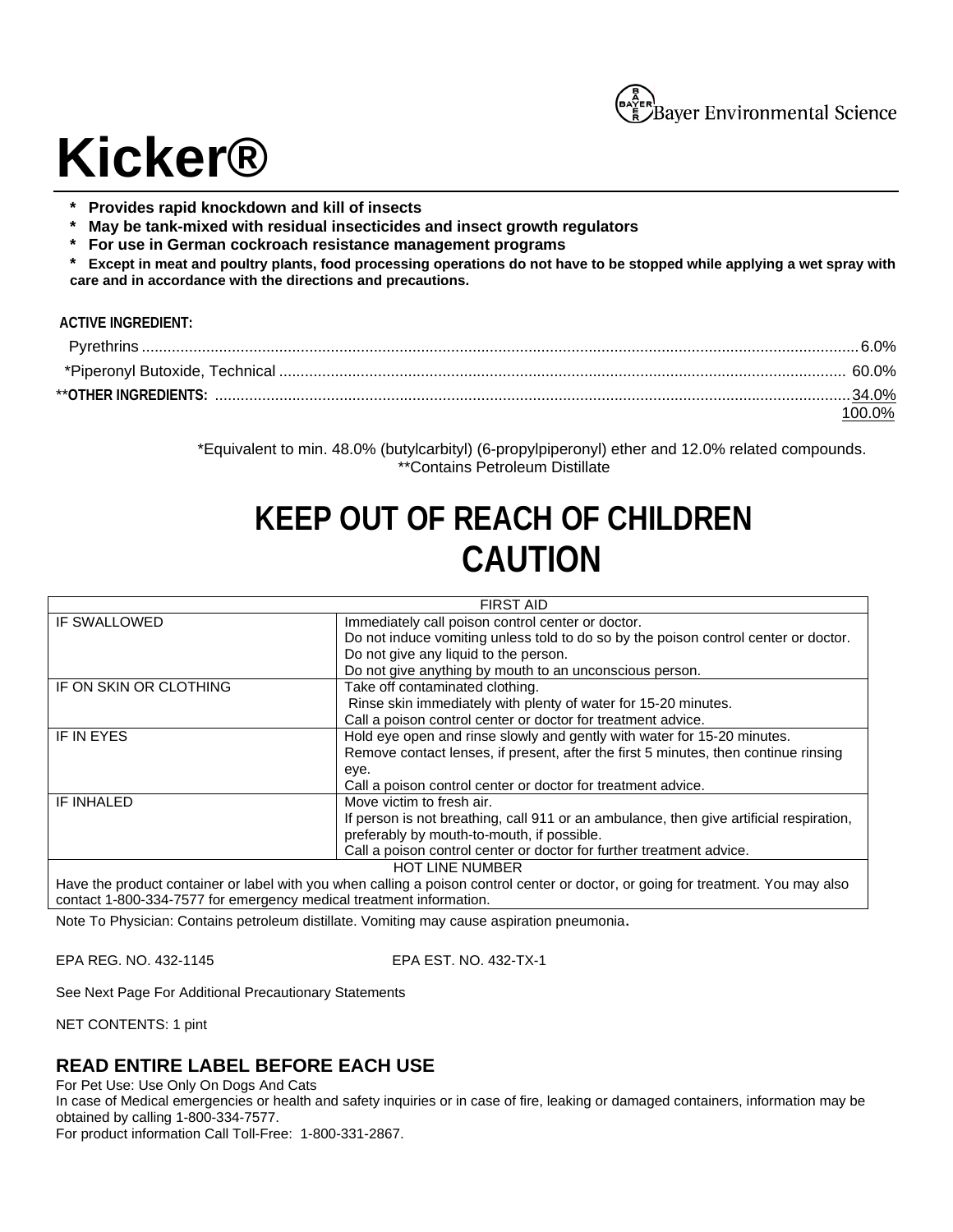# **PRECAUTIONARY STATEMENTS**

# **Hazards to Humans and Domestic Animals**

**CAUTION**

Harmful if swallowed. Do not get in eyes. Do not breathe spray mist. Use a dust/mist filtering respirator (MSHA/NIOSH) approved number prefix (TC-21C) or a NIOSH approved respirator with a R, P or HE filter. Wear protective clothing. Wash exposed skin surfaces with soap and water after handling and before eating or smoking. Wash all contaminated clothing with soap and hot water before reuse. Do not spray directly in/on eyes, mouth or genitalia of pets. Do not use on dogs or cats under twelve (12) weeks old. Consult a veterinarian before using this product on medicated, debilitated, aged, pregnant or nursing animals. Sensitivities may occur after using any pesticide product for pets. If signs of sensitivity occur, bathe your pet with mild soap and rinse with large amounts of water. If signs continue, consult a veterinarian immediately.

When using this product as a space spray in food processing plants, foods should be removed or covered during treatment. Do not apply as a space spray while food processing is underway. Food processing surfaces and equipment must be covered during treatment or cleaned with a suitable detergent and rinsed with potable water before reuse. Food processing operations may continue when this product is applied as a surface spray with care and in accordance with the directions and precautions given above.

# **Environmental Hazards**

This product is toxic to fish, shrimp, crab and other aquatic organisms. Do not apply directly to water, to areas where surface water is present, or to intertidal areas below the mean high watermark. Shrimp and crab may be killed at application rates recommended on this label. Do not apply where runoff is likely to occur. Do not apply when weather conditions favor drift from areas treated. Do not contaminate water when disposing of equipment washwater or rinsate. Do not discharge effluent containing this product into lakes, streams, ponds, estuaries, oceans, or other waters unless in accordance with the requirements of a National Pollutant Discharge Elimination System (NPDES) permit and the permitting authority has been notified in writing prior to discharge. Do not discharge effluent containing this product to sewer systems without previously notifying the local sewage treatment plant authority. For guidance contact your State Water Board or Regional Office of the EPA.

# **Physical and Chemical Hazards**

Combustible. Do not use or store near heat or open flame. Do not apply this product around electrical equipment due to the possibility of shock hazard.

# **DIRECTIONS FOR USE**

**It is a violation of Federal law to use this product in a manner inconsistent with its labeling.** 

Not for use on turf being grown for sale or other commercial use as sod, or for commercial seed production, or for research purposes.

A highly versatile Insecticide Concentrate for indoor or outdoor application as a surface, space, area or contact spray. Kicker may be applied through mechanical, aerosol or ULV generators as well as thermal fogging equipment and conventional fogging or spraying equipment. Kicker may be applied as a general surface, space, spot or crack and crevice treatment in both food and non-food areas of food handling establishments

Kicker is intended for use in and around buildings and structures as well as modes of transport.

**INDOOR USE AREAS:** Apartment buildings, Bakeries, Beverage Plants, Bottling Facilities, Breweries, Cafeterias, Candy Plants, Canneries, Cereal Processing and Manufacturing Plants, Dairies and Dairy Product Processing Plants, Frozen Food Plants, Grain Elevators, Grain Mills, Granaries, Homes, Hospitals, Hotels, Houses, Industrial Buildings, Kennels, Kitchens, Laboratories, Manufacturing Facilities, Mausoleums, Meat Processing and Packaging Plants, Meat and Vegetable Canneries, Motels, Nursing Homes, Office Buildings, Restaurants, Schools, Spice Plants, Stores, Supermarkets, Warehouses, Wineries and Similar Structures.

**In Hospitals:** In hospitals, patients must be removed prior to treatment. Room must be ventilated for two hours after spraying. Do not return patient to room until after ventilation.

**OUTDOOR AREAS:** Drive-in Restaurants, Drive-in Theaters, Golf Courses, Parks, Playgrounds, Recreational Areas, Urban Areas such as around Homes and Dumpsters and Zoos.

**MODES OF TRANSPORT:** Buses, Trucks, Trailers, Rail Cars and Marine Vessels.

Do not apply this product in such a manner as to directly or through drift expose workers or other persons. The area being treated must be vacated by unprotected persons. Do not enter treated areas without protective clothing until sprays have dried. The insecticidal components of Kicker, pyrethrins and piperonyl butoxide, are classified as food additives and established tolerances will not be exceeded when used as directed. Kicker may be diluted with water or oil and applied with conventional application equipment including, but not limited to, compressed air sprayers, power sprayers, mechanical aerosol generators (ULV generators or cold foggers) and thermal foggers (oil dilutions only). When diluting with water, prepare only the amount needed for immediate use and agitate occasionally during use. Holding a water dilution more than 24 hours is not recommended. For oil dilutions that are applied in food handling establishments, a deodorized petroleum oil which conforms with CFR 21 (especially section 172.884) is required (such as Exxon Isopar M, Ashland Low Odor Base Solvent or their equivalents).

Tank-mix applications must be made in accordance with the more restrictive of label limitations and precautions. No label dosages may be exceeded. This product cannot be tank-mixed with any product with label prohibitions against such mixing.

Except as specifically provided, application rates are for diluted product.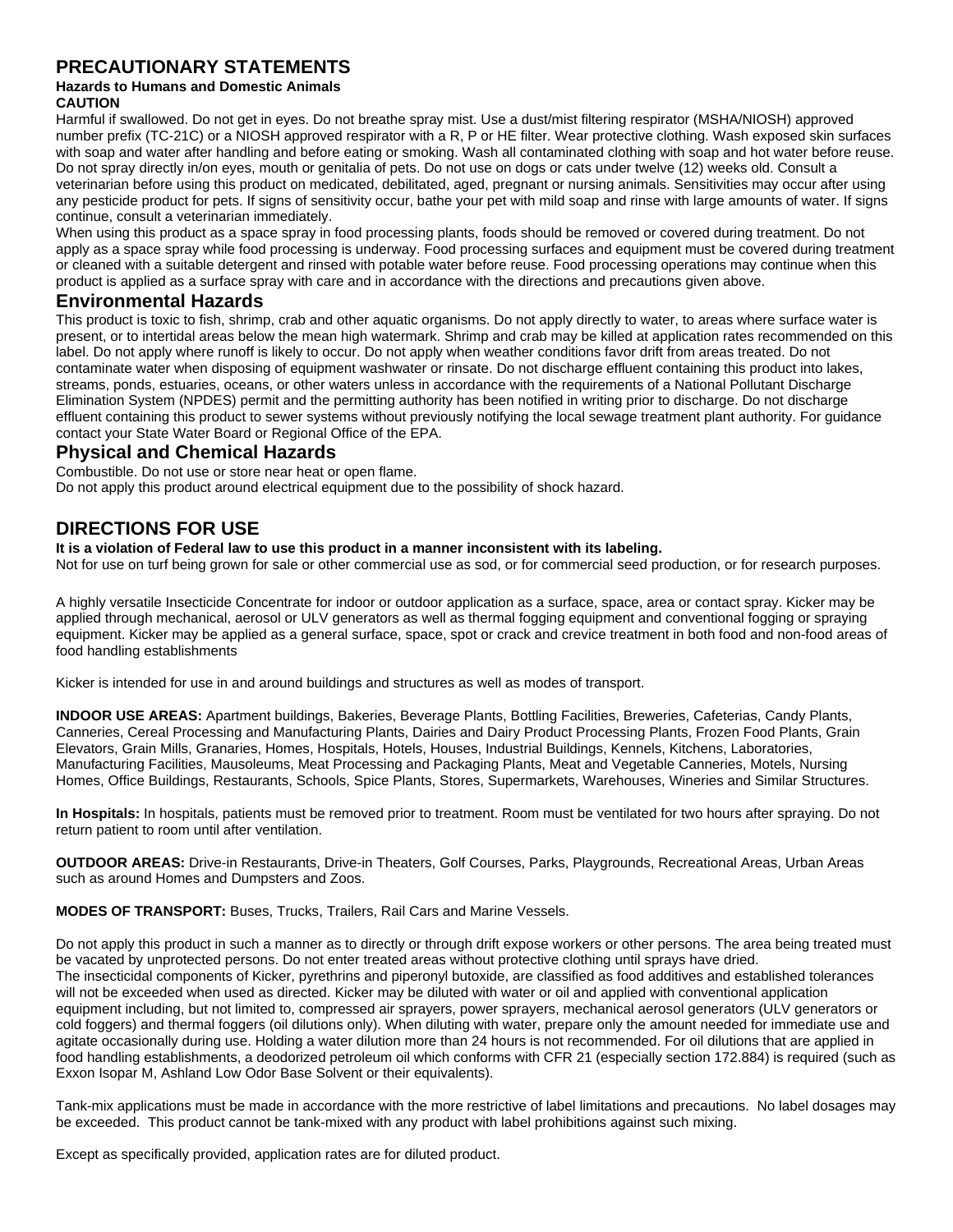#### **INDOOR USE AS A CONTACT AND SURFACE SPRAY**

**GENERAL PEST CONTROL:** To control accessible, exposed stages of crawling insects including, but not limited to, Ants, Cockroaches, Cadelles, Cigarette Beetles, Confused Flour Beetles, Dark Mealworms, Dried Fruit Beetles, Drugstore Beetles, Grain Mites, Red Flour Beetles, Rice Weevils, Sawtoothed Grain Beetles, Spider Beetles, Yellow Mealworms in sites that include, but are not limited to, apartments, homes, restaurants, food processing plants, industrial installations and warehouses, dilute at the rate of up to 4.25 fluid ounces of Kicker per gallon of water and apply at the rate of 1 gallon to 750 square feet. Thoroughly spray the surfaces where these insects are usually found including walls, baseboards, moldings, doors, cabinets, shelves, sinks and pipes with special attention to cracks and crevices, niches, dark corners, drains and other harborage sites.

Except in meat and poultry plants, food processing operations do not have to be stopped while applying a wet spray with care and in accordance with the directions and precautions.

| <b>DILUTION CHART</b> |              |                 |
|-----------------------|--------------|-----------------|
|                       | Approximate  |                 |
| <b>Fluid Ounces</b>   | % Pyrethrins | %Piperonyl      |
| of Kicker             |              | <b>Butoxide</b> |
| Per Gallon            |              |                 |
| 0.25                  | 0.0125       | 0.125           |
| 0.5                   | 0.025        | 0.25            |
| 1.0                   | 0.05         | 0.5             |
| 2.125                 | 0.1          | 1.0             |
| 4.25                  | 0.2          | 2.0             |

To control accessible, exposed stages of crawling insects including, but not limited to, Ants, Cockroaches, Cadelles, Cigarette Beetles, Confused Flour Beetles, Dark Mealworms, Dried Fruit Beetles, Drugstore Beetles, Grain Mites, Red Flour Beetles, Rice Weevils, Sawtoothed Grain Beetles, Spider Beetles, Yellow Mealworms, dilute 2.125 fluid ounces of Kicker per gallon of water and apply at the rate of 1 gallon to 750 square feet. Thoroughly spray the surfaces where these insects are usually found including walls, baseboards, moldings, doors, cabinets, shelves, sinks and pipes with special attention to cracks and crevices, niches, dark corners, drains and other harborage sites.

**IN COMBINATION WITH RESIDUAL INSECTICIDES** (including, but not limited to, Baygon, Commodore, Conquer, Cynoff, Demon, Empire, Pyrid, Safrotin, and Tempo):

To provide flushing and quick knockdown of insects: Kicker may be tank-mixed with other insecticides at the rate of 1/4 to 1/2 ounce (equivalent to 1/2 to 1 tablespoon or 7.4 to 14.8ml) per gallon of finished spray.

To provide increased control of resistant German cockroaches: tank-mix 2.125 to 4.25 fluid ounces of Kicker with the appropriate amount of companion insecticide per finished gallon. Tank-mix 2.125 fluid ounces of Kicker with the appropriate amount of companion insecticide per finished gallon.

Prior to tank-mixing, a small jar compatibility test should be conducted using the proper proportions of chemicals and water to ensure the physical compatibility of the mixture. When tank-mixing Kicker with wettable powder formulations, first add the wettable powder to the diluent and agitate to thoroughly suspend it in solution and then add the desired amount of Kicker to the diluted wettable powder. Tank-mix applications must be made in accordance with the more restrictive of label limitations and precautions. This product cannot be mixed with any product with label prohibitions against such mixing.

Baygon, Commodore, Conquer, Cynoff, Demon, Empire, Pyrid, Safrotin and Tempo are Registered Trademarks of Bayer, Avecia, Paragon Professional Pest Control Products, FMC Corporation, Dow, Terminix International Inc., and Sandoz Ltd., respectively.

**FLEA AND TICK CONTROL IN BUILDINGS:** Dilute 2.125 to 4.25 fluid ounces of Kicker per gallon of water and apply the spray thoroughly to infested areas such as pet beds and resting quarters, nearby cracks and crevices, rugs and floor coverings (including under their edges) between and under the cushions of upholstered furniture and other areas where these pests may be present. Entire rugs and furniture should be treated at the rate of 1 gallon of dilute spray per 750 square feet of surface. In combination with conventional residual insecticides: To provide quick knockdown of adult fleas, tank-mix 0.5 to 1.0 fluid ounces of Kicker with the appropriate amount of companion insecticide per finished gallon.

Prior to tank-mixing, a small jar compatibility test should be conducted using the proper proportions of chemicals and water to ensure the physical compatibility of the mixture. Tank-mix applications must be made in accordance with the more restrictive of label limitations and precautions. No label application rates may be exceeded. This product cannot be mixed with any product with label prohibitions against such mixing.

In combination with Insect Growth Regulators: To provide quick knockdown of adult fleas, tank-mix 2.125 to 4.25 fluid ounces of Kicker with the appropriate amount of companion insecticide per finished gallon.

Pet bedding should be removed and replaced with fresh bedding after treatment of pet areas. The pets should also be treated with an EPA approved product before they are allowed to enter the treated area. Dogs and cats may be treated with Kicker by diluting 2.125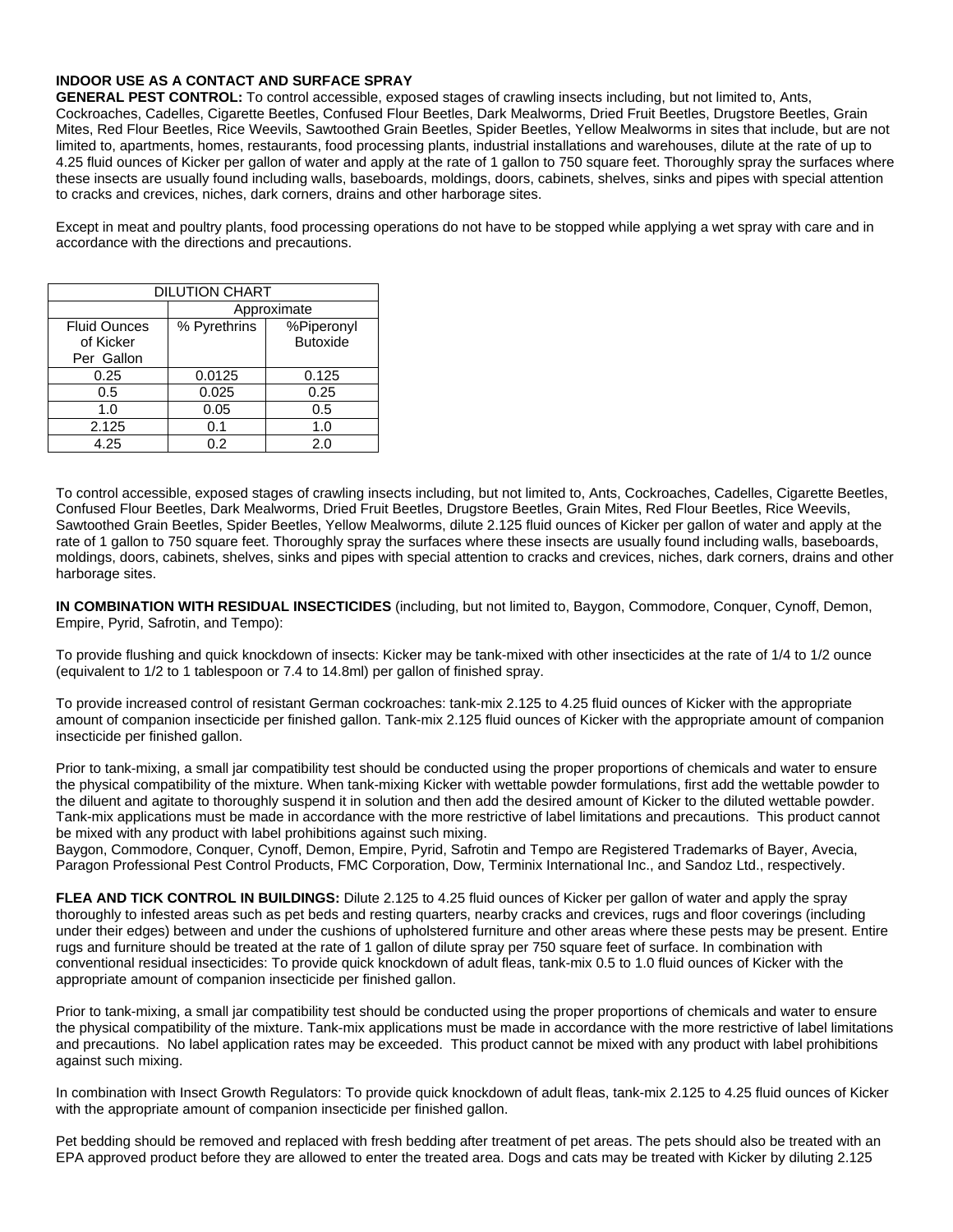fluid ounces per gallon of water and spraying or sponging thoroughly (to penetrate the hair and contact the skin) to all parts of the animals body except the eyes, nose, mouth and genitalia.

**PANTRY PEST CONTROL:** To control exposed adult and immature stages of Stored Product Insects including, but not limited to, Almond Moths, Angoumois Grain Moths, Cadelles, Cigarette Beetles, Confused Flour Beetles, Drugstore Beetles, Flat Grain Beetles, Granary Weevils, Indianmeal Moths, Lesser Grain Borers, Maize Weevils, Mediterranean Flour Moths, Merchant Grain Beetles, Red Flour Beetles, Rice Weevils, Rusty Grain Beetles, Sawtoothed Grain Beetles and Squarenecked Grain Beetles, dilute 2.125 to 4.25 fluid ounces of Kicker per gallon of water and apply to cupboards, shelves and storage areas. Remove all utensils, unprotected foodstuffs (or any with original packaging that has been opened), shelf paper and other objects before treatment. Allow treated surfaces to dry and then cover shelves with clean paper before replacing any utensils, foodstuffs or other items. Discard any foodstuff that was accidentally contaminated with the spray solution.

**PREMISE PEST CONTROL:** Termite swarmers: To kill swarming termites, dilute 2.125 to 4.25 fluid ounces of Kicker per gallon of water and apply as a surface spray at the rate of 1 gallon per 750 square feet. Apply as a crack and crevice treatment to the locations from which the termites are emerging. This application is not a substitute for mechanical alteration, soil treatment or foundation treatment for termites but is merely a supplement. For active termite infestations, get a professional inspection.

Carpet Beetles: To control Carpet beetles (black, furniture and varied), dilute 4.25 fluid ounces of Kicker per gallon of water and apply to the entire carpet at the rate of 1 gallon per 750 square feet. Make localized applications under the edge of carpets, floor coverings and furniture as well as along baseboards, in closets and to infested areas of shelving.

Bed Bugs: To control Bedbugs, dilute 2.125 fluid ounces of Kicker per gallon of water and apply thoroughly to the top, ends, sides and bottoms of mattresses paying special attention to tufts, seams and folds. Treat bedsprings and frames, including all cracks and joints. Apply as a crack and crevice treatment to all baseboards, moldings, flooring, closets, shelves, furniture and picture frames that may provide harborage to bedbugs.

Webbing Clothes Moths: To control Clothes Moths, remove infested articles from storage, brush them thoroughly and air-dry them in sunlight for several hours. Dilute 2.125 fluid ounces of Kicker per gallon of water and apply as a crack and crevice treatment to empty chests, bureaus and storage sites. After airing, infested articles may be lightly treated with the spray solution (keep the nozzle at least three feet from the fabric to avoid staining).

**FOR INDOOR APPLICATIONS:** Remove pets (including birds) from the area being treated and cover fish aquaria before spraying.

#### **INDOOR USE AS A SPACE SPRAY**

To control crawling and flying insects in sites that include, but are not limited to, food processing plants, industrial installations and warehouses, Kicker may be diluted with water and applied as a space spray. For best results, close doors and windows before spraying and keep them closed for 30 minutes after treatment. The applicator must vacate the area after treatment and ventilate before reoccupying. Where oil residues are not undesirable, Kicker can be diluted in deodorized base oil instead of water and applied with mechanical, thermal or ULV applicators.

The use of this product in food processing or food handling establishments must be confined to time periods when the plant is not in operation. Foods must be covered or removed during treatment. Food processing surfaces and equipment must be covered during treatment or cleaned with a suitable detergent and rinsed with potable water before reuse.

**CRAWLING AND FLYING INSECTS:** For control of accessible, exposed stages of CRAWLING INSECTS including, but not limited to, Ants, Cockroaches, Cadelles, Cigarette Beetles, Confused Flour Beetles, Dark Mealworms, Dried Fruit Beetles, Drugstore Beetles, Grain Mites, Red Flour Beetles, Rice Weevils, Sawtoothed Grain Beetles, Spider Beetles, Yellow Mealworms and Flying Insects including, but not limited to, Angoumois Grain Moths, Cheese Skippers, Fruit Flies, Fungus Gnats, Gnats, House Flies, Indianmeal Moths, Mosquitoes, Mediterranean Flour Moths, Small Flying Moths, Tobacco Moths, dilute 10.67 fluid ounces of Kicker per gallon of water or oil and apply at the rate of 1 ounce per 1000 cubic feet of space. Direct the spray towards the ceiling and upper corners of the area and behind obstructions. Vacate the treated area and keep the area closed for at least 30 minutes after treatment. Ventilate the area before reoccupying.

**FLYING INSECTS:** For control of accessible, exposed stages of flying insects including, but not limited to, Angoumois Grain Moths, Cheese Skippers, Fruit Flies, Fungus Gnats, Gnats, House Flies, Indianmeal Moths, Mosquitoes, Mediterranean Flour Moths, Small Flying Moths, Tobacco Moths, dilute 2.67 fluid ounces of Kicker per gallon of water or oil and apply at the rate of 1 ounce per 1000 cubic feet of space. Direct the spray towards the ceiling and upper corners of the area and behind obstructions. Vacate the treated area and keep area closed for at least 30 minutes after treatment. Ventilate the area before reoccupying.

**VOID AREA TREATMENT:** Undiluted ULV treatment: To treat inaccessible voids including, but not limited to, attics, false ceilings, wall and equipment voids, calculate the volume of the void and apply Kicker through Actisol® or other ULV crack and crevice application equipment at the rate of 0.33 fluid ounces per 1000 cubic feet of space.

#### **OUTDOOR USE**

**PERIMETER TREATMENTS:** To control Ants, Bees, Centipedes, Cockroaches, Crickets, Firebrats, Fleas, Ground Beetles, Millipedes, Pillbugs, Silverfish, Sowbugs, Spiders, Ticks and Wasps, dilute 2.125 to 4.25 fluid ounces of Kicker per gallon of water and apply at the rate of 1 gallon per 750 square feet to a band of soil and vegetation 6 to 10 feet wide around and adjacent to buildings. Treat the building foundation to a height of 2 to 3 feet at the rate of 1 gallon per 750 square feet.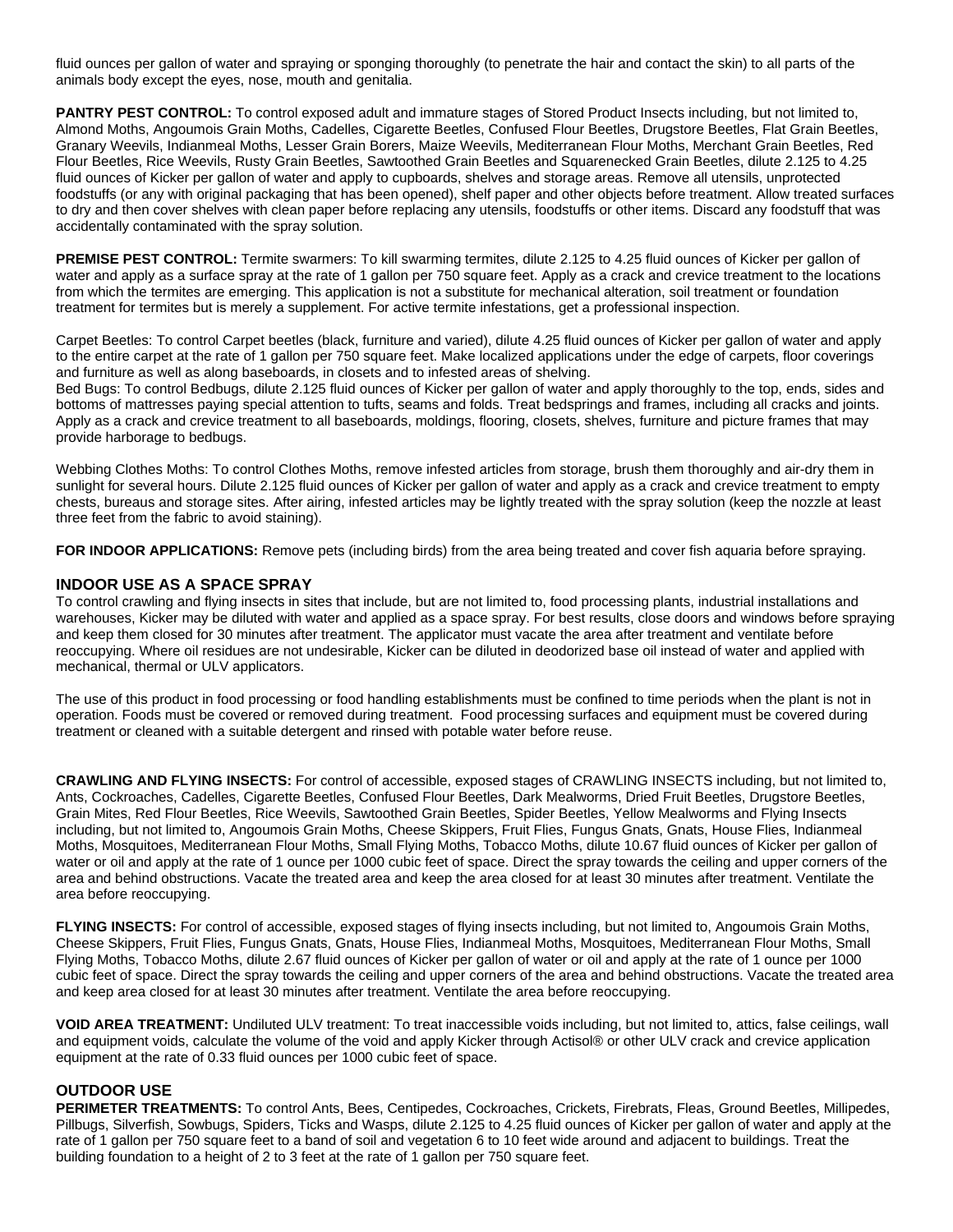**TICK CONTROL:** To control Brown Dog Ticks around residential areas, rural fields, woods, lots, roadsides, pathways and coastal vegetation areas, dilute 4.25 fluid ounces of Kicker per gallon of water and apply with a mist blower (or other similar equipment) calibrated to deliver 3 gallons per acre. Apply during the peak of infestation and repeat as necessary to maintain control. Thorough applications should be made to the vegetation upon which the ticks rest.

**FLEA CONTROL:** To control fleas around residential areas, dog houses, kennels, paths, patios and under plants, shrubs, trees or other shaded, moist areas where pets may rest, dilute 4.25 fluid ounces of Kicker per gallon of water and apply at the rate of 1 gallon per 750 square feet.

In combination with other insecticides: To provide quick knockdown of the outdoor pests listed above when used with a residual insecticide, tank-mix 1.0 to 2.125 fluid ounces of Kicker with the proper amount of companion insecticide.

Prior to tank-mixing, a small jar compatibility test should be conducted using the proper proportions of chemicals and water to ensure the physical compatibility of the mixture. Tank-mix applications must be made in accordance with the more restrictive of label limitations and precautions. No label application rates may be exceeded. This product cannot be mixed with any product with label prohibitions against such mixing.

**USE ON TURF AND GRASS:** Used alone as a contact spray: To control Ants, Armyworms, Billbugs, Chinch Bugs, Chiggars, Crickets, Cutworms, Earwigs, Fleas, Grasshoppers, Hyperodes Weevils (adults), Japanese Beetles (adults), Mole Crickets, Sod Webworms And Ticks, dilute and apply per the instructions in the following table:

| Treatment          | Fluid           | Suggested Volume <sup>a</sup> |
|--------------------|-----------------|-------------------------------|
| Area               | <b>Ounces</b>   | Of Water                      |
| (Square Feet)      | of Kicker       | (Gallons)                     |
| 1000               | $0.25$ to $0.5$ | 2.5 to 5.0                    |
| 5000               | 1.25 to $2.5$   | 12.5 to 25.0                  |
| 20000              | 5.0 to 10.0     | 50.0 to 100.0                 |
| 43560 <sup>b</sup> | 12.0 to 24.0    | 110.0 to 220.0                |

a. Dilute with enough water to obtain thorough coverage.

b.  $43560$  square feet = 1 acre.

In combination with other insecticides: To provide quick knockdown of insects when used with a residual insecticide, tank-mix Kicker at the rate listed above with the proper amount of companion insecticide.

Prior to tank-mixing, a small jar compatibility test should be conducted using the proper proportions of chemicals and water to ensure the physical compatibility of the mixture. Tank-mix applications must be made in accordance with the more restrictive of label limitations and precautions. No label application rates may be exceeded. This product cannot be mixed with any product with label prohibitions against such mixing.

As a turf pest diagnostic aid: To detect turf insects prior to making an insecticide application or to evaluate control from previous treatments, dilute 0.5 fluid ounces of Kicker per gallon of water and apply evenly with a sprinkling can over one square yard of turf. Record the species and number of insects present ten minutes after application. Sample 3 to 5 sites per 5000 square feet. Note: this procedure does not bring white grubs or billbug grubs to the surface. Use other methods to sample for these pests.

# **USE AS A PET SPRAY**

**TO CONTROL FLEAS AND TICKS ON PETS:** Dogs and cats may be treated with Kicker by diluting at the rate of 1.0 to 2.125 fluid ounces per gallon of water and spraying or sponging thoroughly (to penetrate the hair and contact the skin) to all parts of the animals body except the eyes, nose, mouth and genitalia. Do not use on animals under 12 weeks of age. Consult a veterinarian before using this product on debilitated, aged, pregnant or nursing animals. REPEAT APPLICATION EVERY TWO WEEKS. Do not apply more than 5 times/year. For best results against fleas and ticks on dogs and cats, the animal quarters should also be treated and bedding should be removed and replaced after the pet areas are treated.